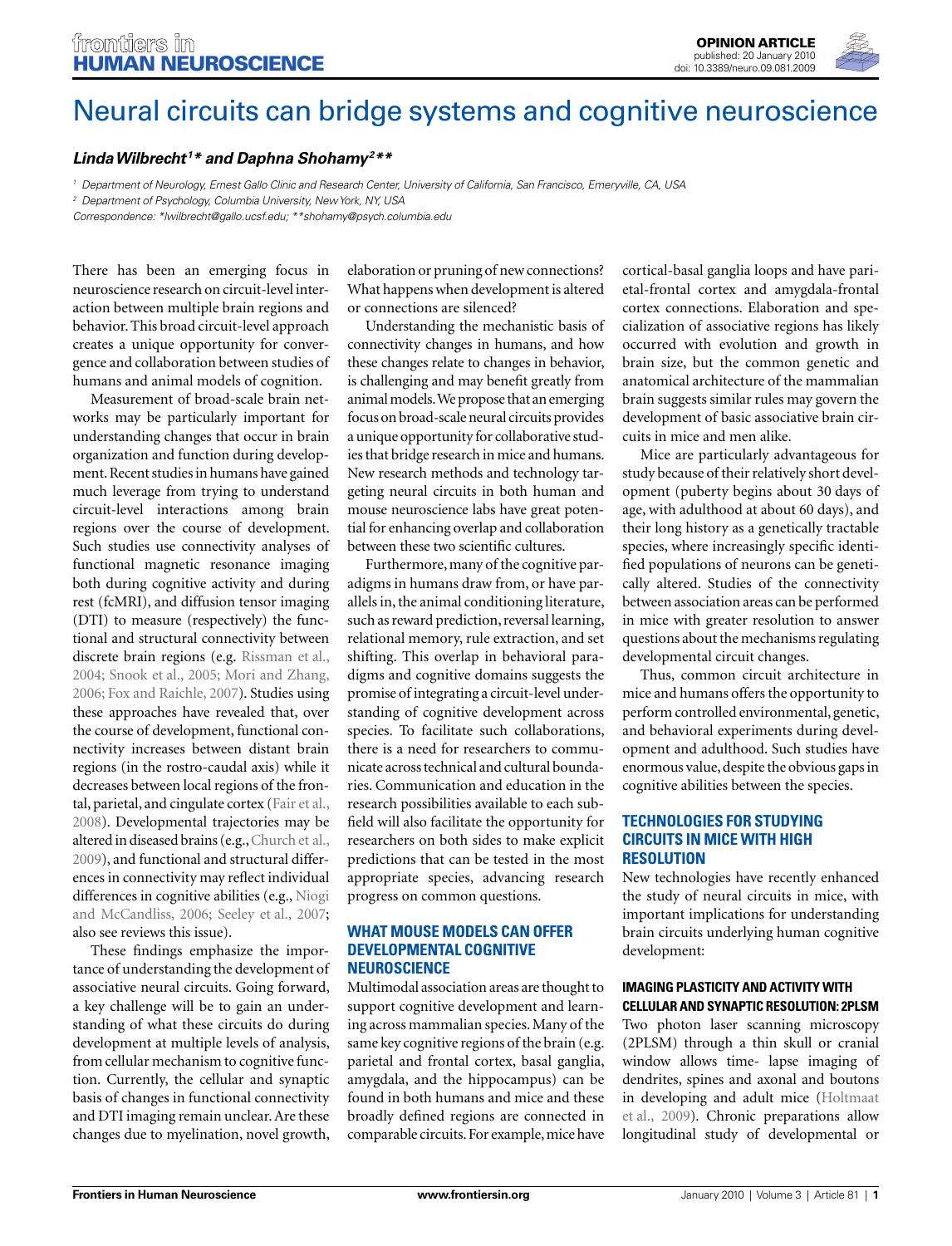experience-dependent process or the time scales of hours to several months. Imaging studies to date have revealed spine and bouton loss and gain, and reorganization of axonal arbors in the living brain. Similar imaging techniques can also be used to monitor cellular activity using calcium sensitive indicators (Stosiek et al., 2003; Dombeck et al., 2007). These techniques can become particularly powerful as identified cell types or cells with known afferents or efferents can be identified via fluorescent genetic labeling strategies.

# **MAPPING LONG-RANGE CONNECTIONS BETWEEN SPECIFIC NEURON TYPES: CRACM**

Light can also be used to isolate and measure the function of long-range connections between identified neurons. Channel Rhodopsin Assisted Circuit Mapping (CRACM) (Petreanu et al., 2007) uses ion channels "borrowed" from light sensitive bacteria to stimulate activity in channel expressing neurons (Boyden et al., 2005). Genetic and viral tricks allow light sensitive ion channels to be delivered to the membranes of specific cells or regions of interest, loading even long-range axons that traverse large portions of the brain (Petreanu et al., 2007). Expression of the channel in cells of interest enables isolated stimulation of cells or even severed axon terminals of interest (without stimulation of neighboring cells) by easily delivered remote flashes of blue light. *Ex vivo* slice patch clamp recording of cells in a specific location, or cells labeled with genetic tools, enables measurement of long-range afferent synapses made between specific cell types.

# **MAPPING LOCAL CIRCUIT CONNECTIVITY BETWEEN SPECIFIC NEURON TYPES: LSPS**

Local circuit connectivity can also be measured using light. Laser scanning photostimulation (LSPS) uses light to uncage neurotransmitters in a defined region (Katz and Dalva, 1994). Light based uncaging produces focused concentration of transmitter, which can be used to cause action potentials at soma near the uncaging beam focus. With patch clamp recording of a single neuron and controlled scanning of an uncaging beam to distributed points across a brain slice it is possible to map local connections between a patched cell and its neighbors.

2PLSM, CRACM, and LSPS techniques have first been applied to sensory cortices in

mice and are now beginning to be applied to motor areas (Zuo et al., 2005; Yu et al., 2008; Xu et al., 2009). An important next step is to apply these technologies to multimodal association areas and the development of circuits that connect them. Studies of association area connectivity in mice should be of great interest to developmental cognitive neuroscience. For example, changes in the "default state network" that occur with development or disease could be modeled by looking at changes in parallel areas in mice.

Some questions that can be answered with mouse experiments:

- Which synapses are generally pruned with development? Which are gained?
- How are the connections between brain regions (long range and short range) altered by the maturation of inhibition and the connectivity of local cortical circuits?
- Which cell types within these regions demonstrate the most radical developmental changes? What modulates these changes? Which genes are unique to these cell types?
- How do genetic differences and/or experience alter developmental circuit changes in a controlled environment?
- How do cellular level changes in circuits correlate with changes in behavior?

## **HOW CAN CONVERGING STUDIES OF CIRCUIT DEVELOPMENT ALSO ADVANCE OUR UNDERSTANDING OF COGNITIVE DEVELOPMENT?**

To maximize the knowledge gained from comparative study of mice and humans it is important to take into account species differences in evolution and behavior and select the most auspicious cognitive comparisons. Many would agree that emotional and motivational behaviors supported by limbic, basal ganglia, and midbrain structures are readily comparable between species. Cortex-based cognition in mice and humans may differ both qualitatively and quantitatively, yet the sophistication of mouse cognition should not be underestimated. Mice are capable of rapid associative learning and reversal of learned associations (within a single training session) on tasks designed to approximate tests for humans with frontal lobe damage (Bissonette et al., 2008). The role of learning, memory and reward in decision making has also been found to be highly nuanced in studies of rodents and may be supported by distinct subcircuits that are parallel to those found in humans (E.g. Dusek and Eichenbaum, 1997; Shohamy and Wagner, 2008; see Eichenbaum and Cohen, 2001; Yin and Knowlton, 2006; Schoenbaum et al., 2009 for reviews).

When making cross species comparisons it should be noted mice tend to learn cognitive tasks using olfactory cues more efficiently, but they can also discriminate tactile, aural, and visual cues. The complexity of human social systems and the lack of pheromonerelated circuits in humans may make comparison of social cognition between species more difficult. Although behavior may not align perfectly in mice and men, with careful selection of cognitive measures with regard to ethological caveats we can enhance our understanding of the basic function of relays between associative regions.

Studies of mouse association circuits can also provide a bridge between genetics and behavior. Studies that attempt to link human genetic variation to disease have not been as clear as once hoped (Goldstein, 2009), and this is especially true for psychiatric disease. A search for common biological pathways and cellular and circuit endophenotypes that link rare genetic variants may be more successful (Hirschhorn, 2009). The effect of human genetic variants on neural circuit development and plasticity may be readily tested in mice at both the circuit and behavioral level. Furthermore, imaging in awake mice and repeat longitudinal imaging allows for greater possibility and power in assessing correlations between developmental cognitive changes, cellular level circuit measures, and genetic differences.

Studies of whole brains or multiple brain regions and correlations between them can be performed most efficiently in human studies. These studies, along with genetic data, can then be used to pinpoint circuits and cells for further study with higher resolution in mice.

Studies of the brain are revealing that specialized knowledge is most powerful when shared across networks. Ideally, neuroscientists studying humans and mice can similarly work and move forward together.

## **ACKNOWLEDGMENTS**

The authors thank Itamar Kahn for discussion and comments.